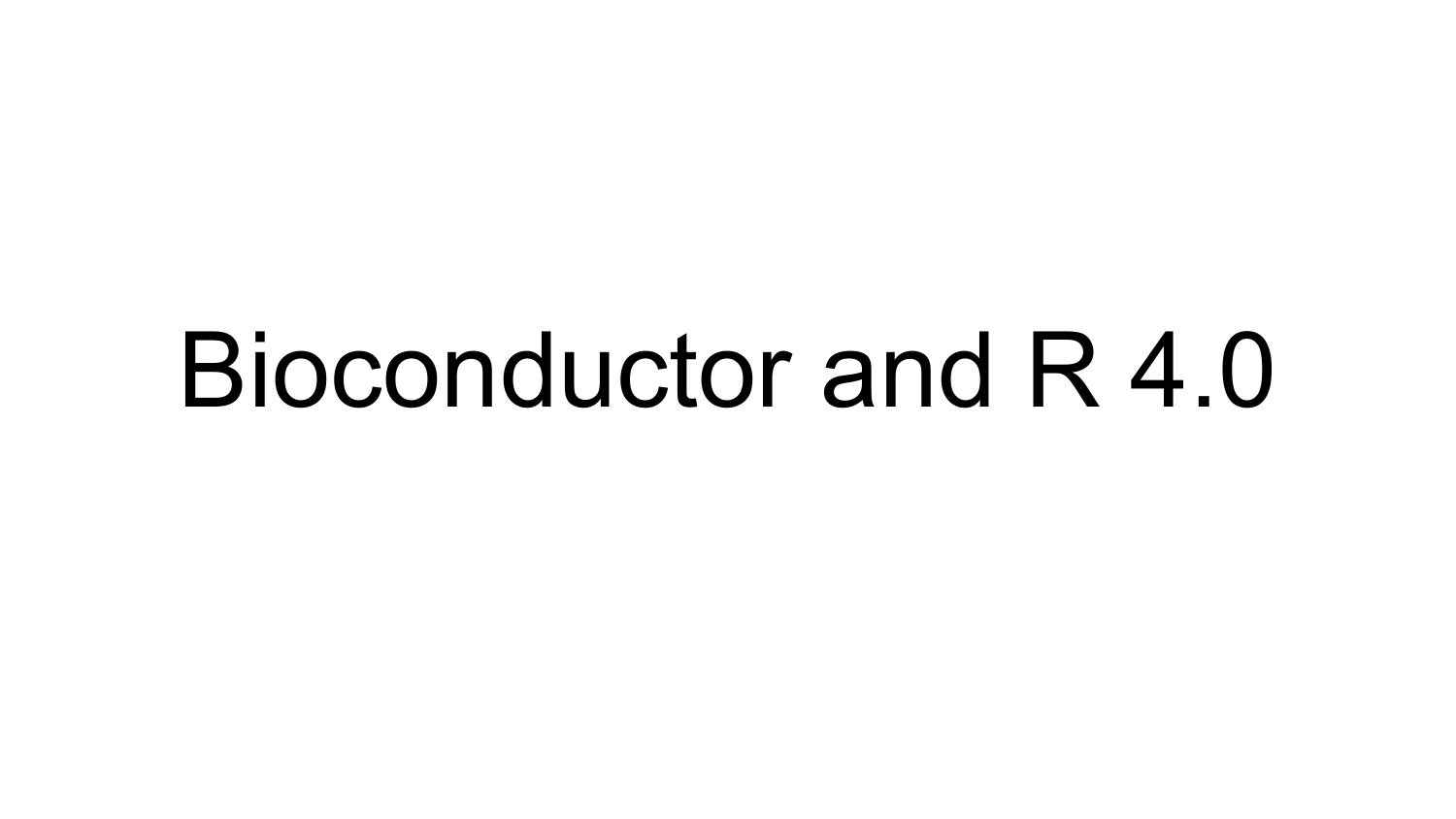## S3 method registration!!

Many packages are currently failing because of undeclared S3 methods in the NAMESPACE. There is some background found on the R developers blog.

**Solution:** Register the S3 method in the package NAMESPACE

S3method(<function>, <dispatch>)

**Examples:**

S3method(plot, TCC) #TCC package

S3method(transform, ProbeSet) #affypdnn package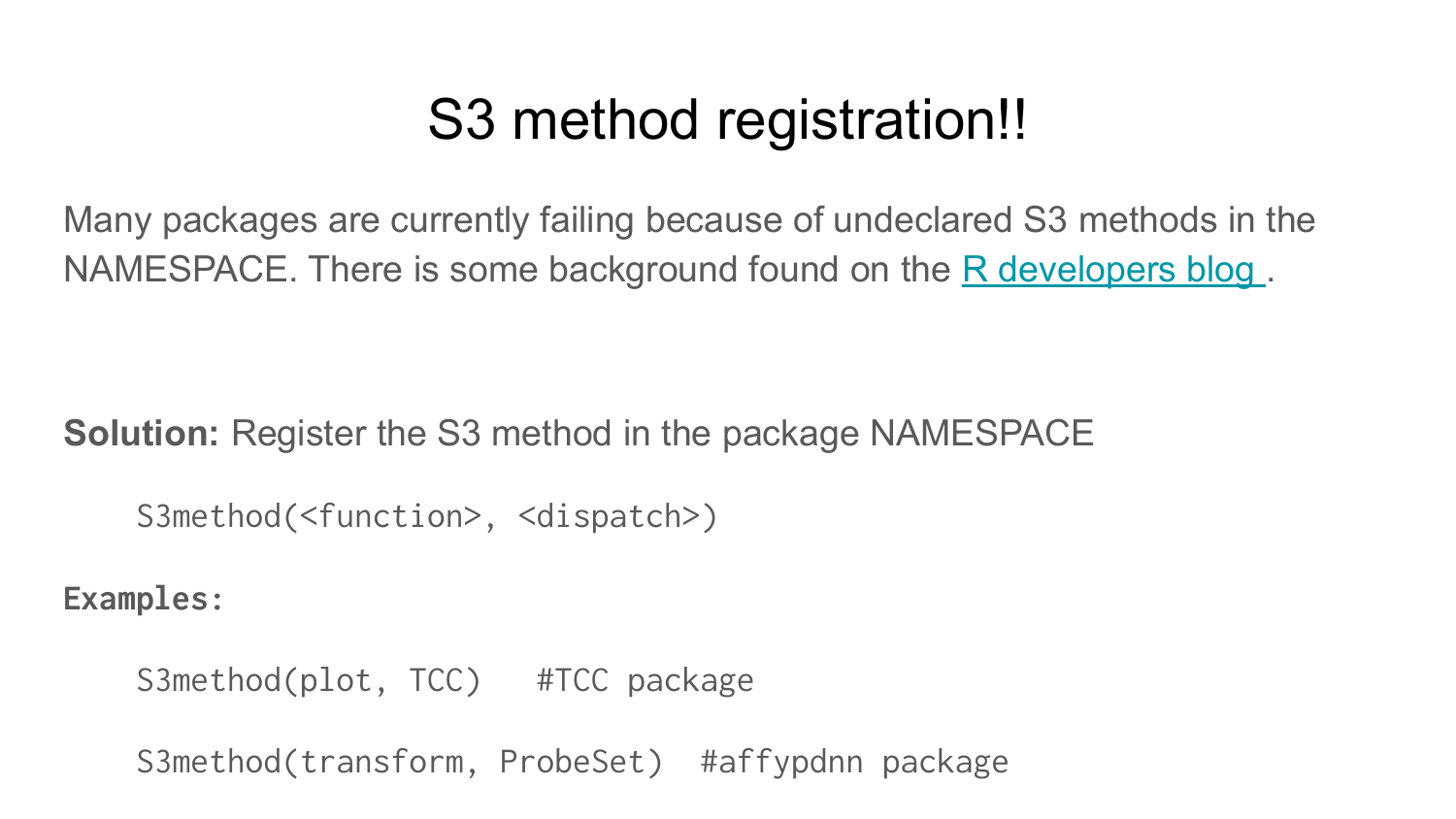## S3 method registration!!

The resulting ERROR seems to take many forms depending on package code. Some of the current ERRORs seen on the build report related to S3 method declaration:

- Cannot coerce class <structure> to a data.frame
- Cannot coerce type 'S4' to vector of type 'double'
- No applicable method for <foo> applied to an object of class <bar>
- 'X' is a list, but does not have components 'x' and 'y'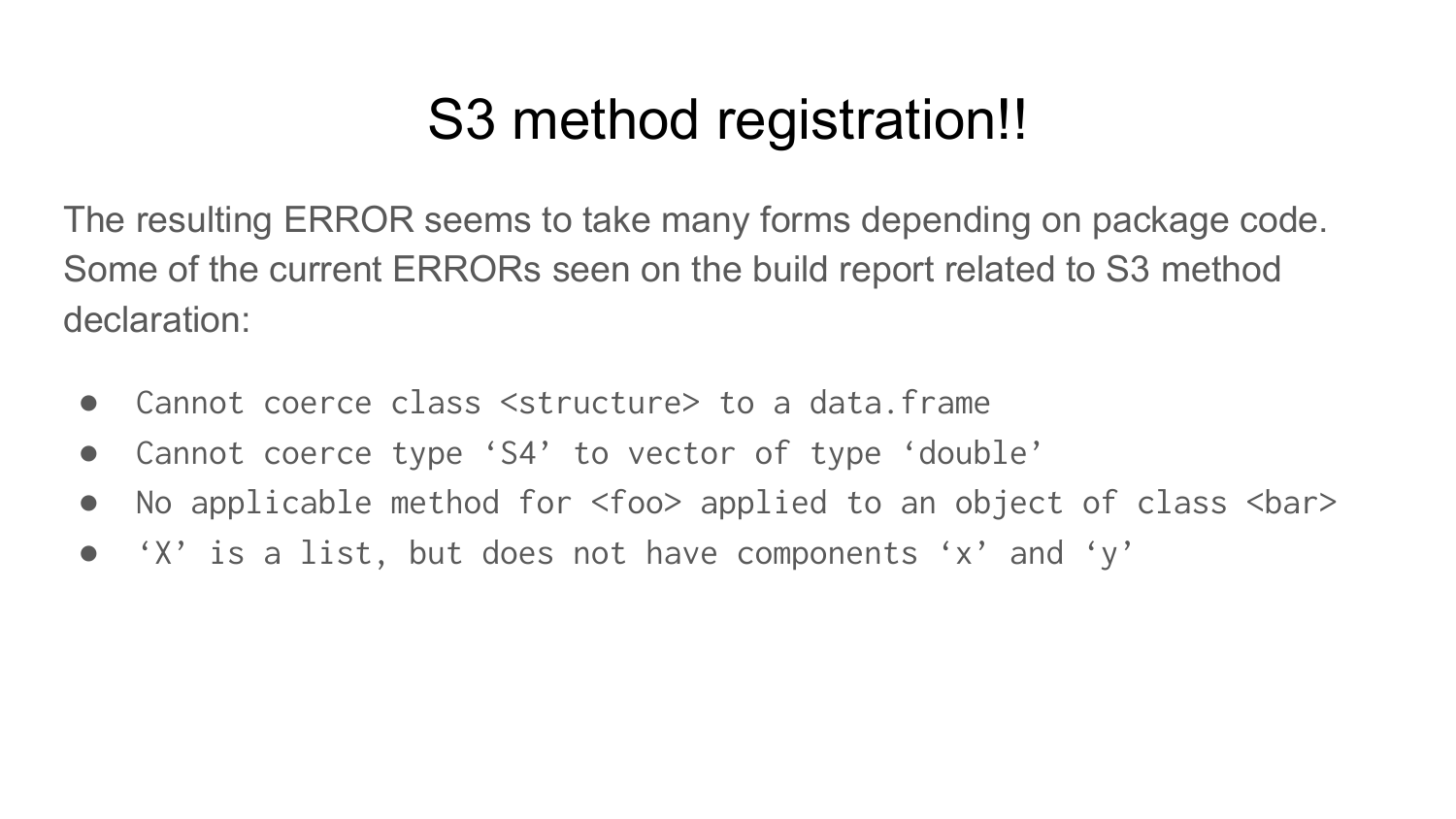#### Conditional lengths > 1

R 4.0 current condition has length > 1 will produce a Warning message. Bioconductor build systems treat this as an ERROR in R CMD check

Traditionally if / while statements could act on vectors using the first element as the conditional value. This now produces a warning as seen in this dummy example and documented on [R developer blog](https://developer.r-project.org/Blog/public/2018/10/12/conditions-of-length-greater-than-one/index.html)

```
> if (c(TRUE, FALSE)) {}
NULL
Warning message:
In if (c(TRUE, FALSE)) { :
  the condition has length > 1 and only the first element will be used
```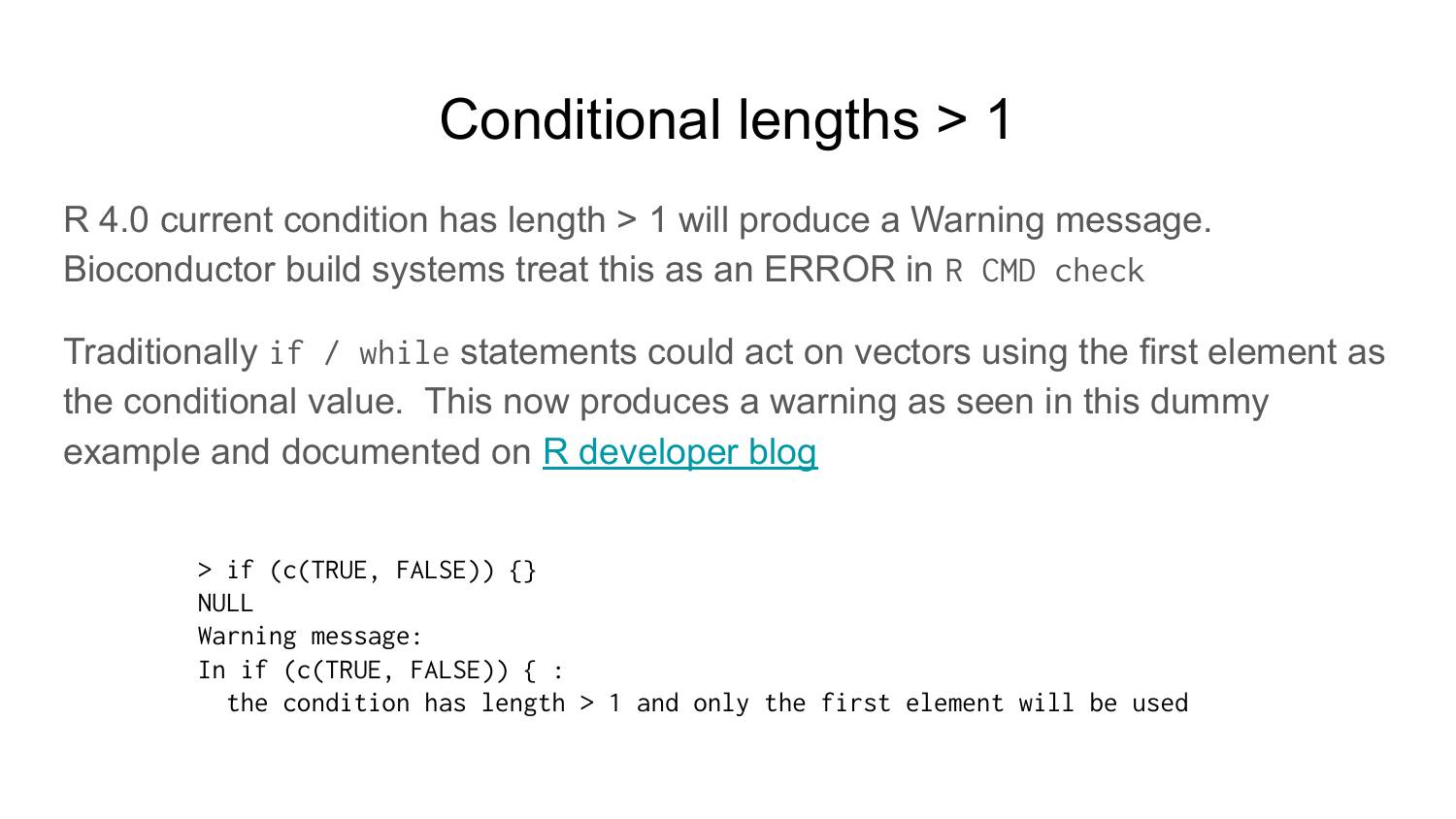# class(  $x$  ) == "foo" vs is( $x$ , "foo")/inherits( $x$ , "foo")

There isn't a change in R or Bioconductor as of yet?

There is a much better discussion and explanation on [R developer blog](https://developer.r-project.org/Blog/public/2019/11/09/when-you-think-class.-think-again/index.html)

The sum up:

class( $x$ ) == "foo" should be avoided. Misleading if classes extend other class

is / inherits safer, cleaner, avoids assumptions

This has been encouraged as part of [Bioconductor coding best practices](https://bioconductor.org/developers/package-guidelines/#rcode)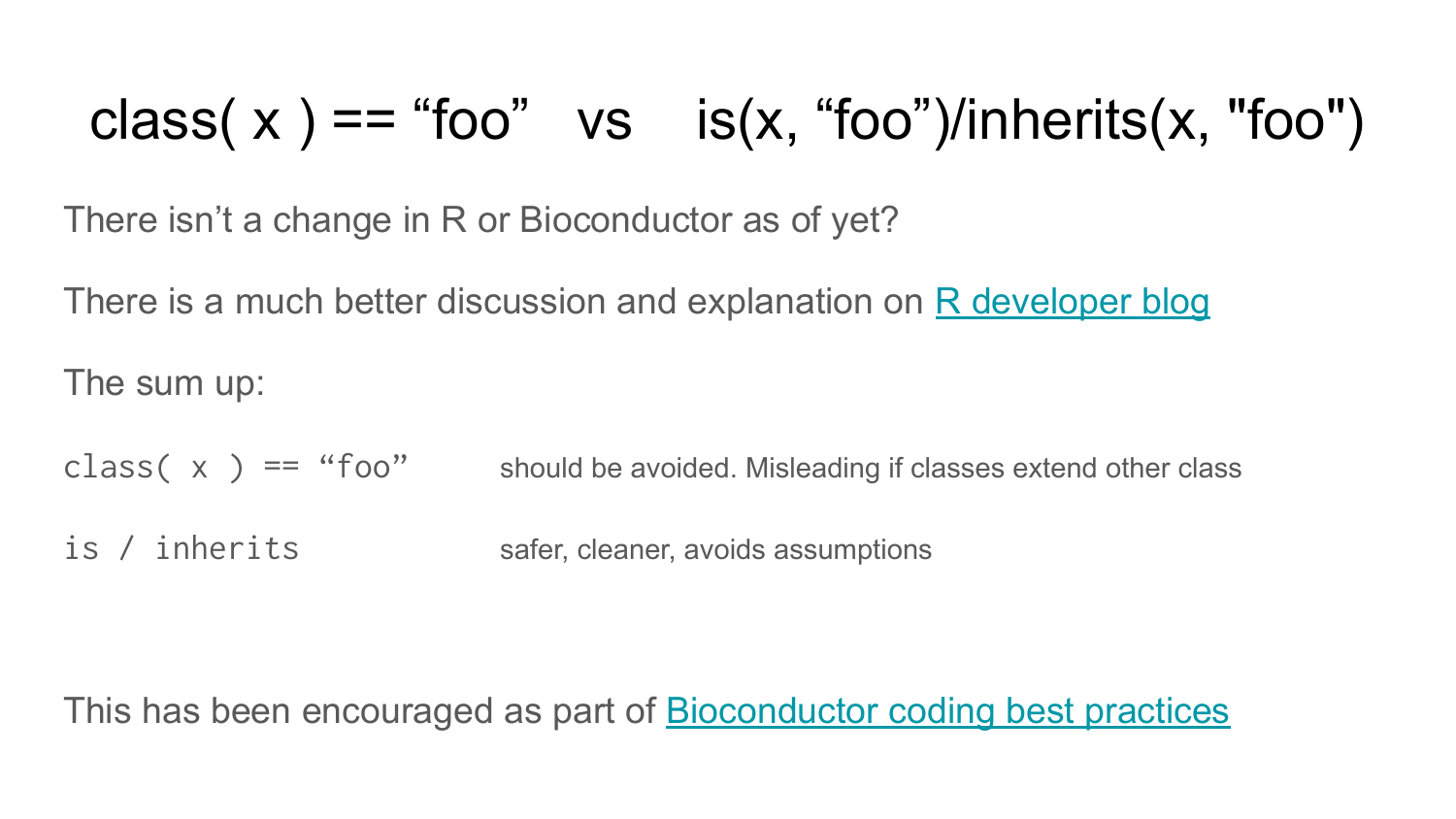# Partial Argument Matching

There is now a more strict check on argument matching with regards to partial argument matching.

setGeneric("mycoolfunction", function(object, **break**)

standardGeneric("mycoolfunction")

setMethod("mycoolfunction",

signature=c(object="GRanges", **breaks**="GRanges"),

 $<$ code>)</code>

Partial argument matching when invoking functions should be avoided too!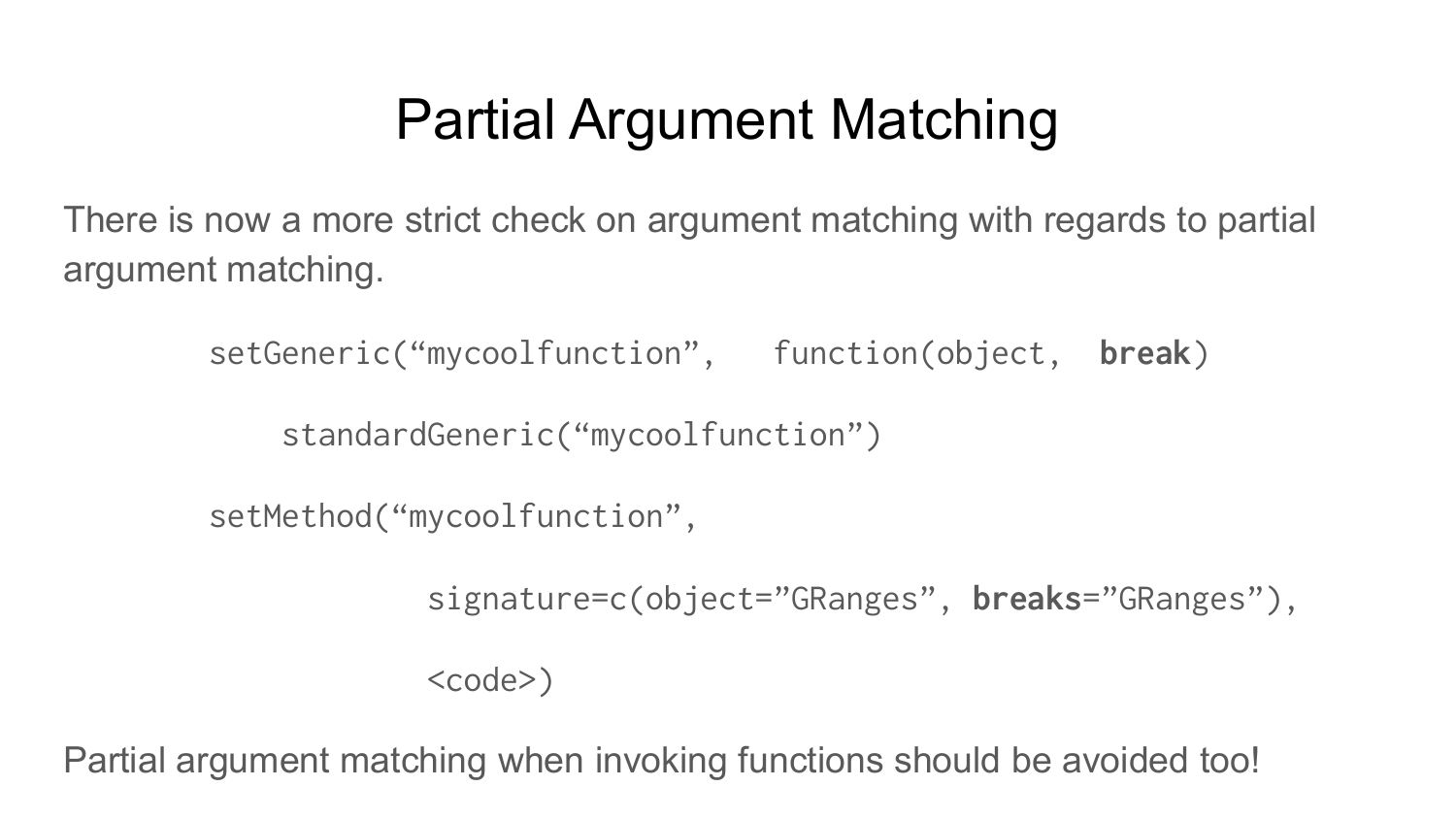## Package Dependency Issues

- CRAN binaries for 4.0 are not available yet. As binaries become available for mac and windows they will be added to the daily builder automatically. Out of our hands and we will not take extraordinary efforts to find work arounds. When they are available - they will be added.
- Packages have been removed from CRAN. If this occurs Bioconductor packages must alter their package to not utilize the code. We will only support dependencies actively maintained on CRAN or Bioconductor.
- Packages have been removed from Bioconductor. We try to be more aware of orphaned packages and packages that remain broken for extended periods of time. Package deprecation and removal occurs and packages will have to alter to not utilize code from these packages or could potential offer to take over maintenance of broken packages but that would require original maintainers permission. ( SNPchip, GenomeGraphs, …[List of Deprecated Package 3.10](https://support.bioconductor.org/p/125352/) )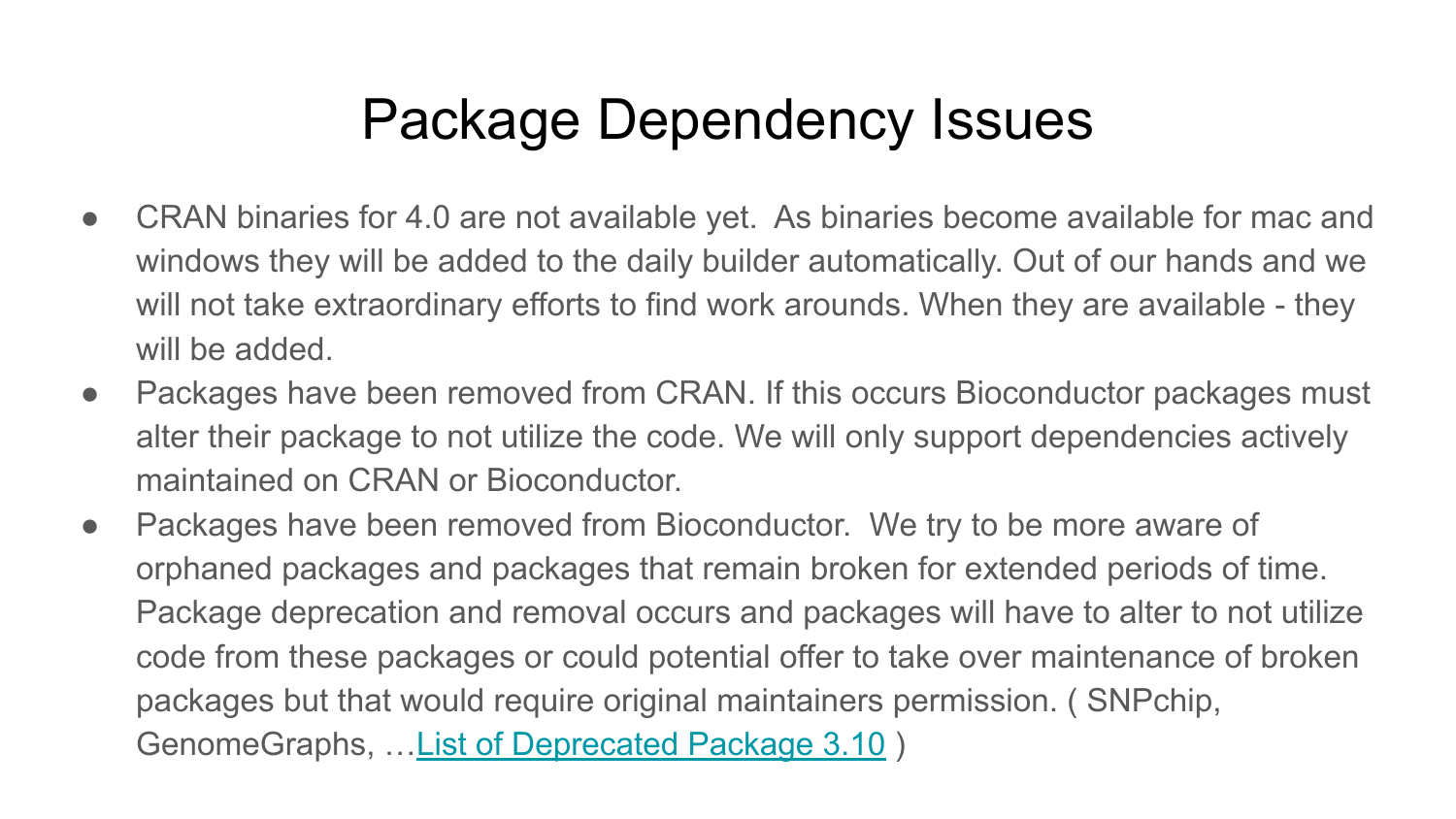#### Deprecated Functions

Most ERROR have a message indicating what function should be used instead

● RangedData

Error : RangedData objects are defunct. Please migrate your code to use GRanges or GRangesList objects instead. See IMPORTANT NOTE in ?RangedData

#### ● Normalize

Error: processing vignette 'using\_schex.Rmd' failed with diagnostics: 'normalize' is defunct. Use ''normalize,SingleCellExperiment-method' is defunct. Use 'logNormCounts' instead' instead.

● calculateQCMetrics

Error: processing vignette 'MAST-interoperability.Rmd' failed with diagnostics: 'calculateQCMetrics' is defunct. Use 'perCellQCMetrics' instead.